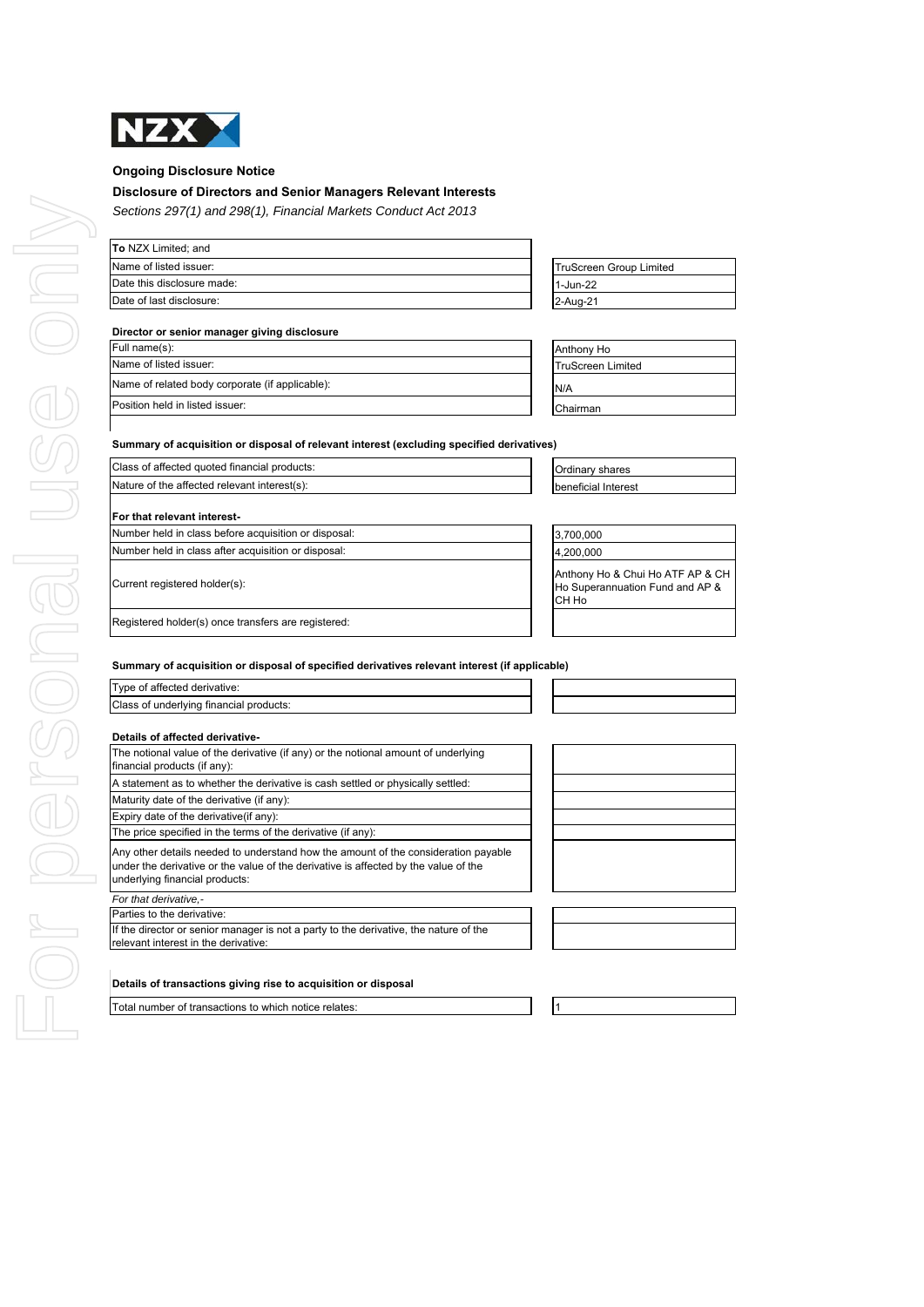### **Details of transactions requiring disclosure-**

| 31/05/2022<br>On market purchas<br>N/A<br>NZ\$28,500<br>500,000<br>No<br>N/A<br>N/A<br><b>Ordinary Shares</b><br><b>Beneficial Interest</b><br>4,200,000<br>Anthony Ho & Chu<br>Ho Superannuatio<br>СН Но |
|-----------------------------------------------------------------------------------------------------------------------------------------------------------------------------------------------------------|
|                                                                                                                                                                                                           |
|                                                                                                                                                                                                           |
|                                                                                                                                                                                                           |
|                                                                                                                                                                                                           |
|                                                                                                                                                                                                           |
|                                                                                                                                                                                                           |
|                                                                                                                                                                                                           |
|                                                                                                                                                                                                           |
|                                                                                                                                                                                                           |
|                                                                                                                                                                                                           |
|                                                                                                                                                                                                           |
|                                                                                                                                                                                                           |
|                                                                                                                                                                                                           |
|                                                                                                                                                                                                           |
|                                                                                                                                                                                                           |
|                                                                                                                                                                                                           |
|                                                                                                                                                                                                           |
|                                                                                                                                                                                                           |
|                                                                                                                                                                                                           |
|                                                                                                                                                                                                           |
|                                                                                                                                                                                                           |
|                                                                                                                                                                                                           |
|                                                                                                                                                                                                           |
| Unlisted options 2,                                                                                                                                                                                       |
|                                                                                                                                                                                                           |
| Nil                                                                                                                                                                                                       |
| Cash                                                                                                                                                                                                      |
| 27-Aug-22                                                                                                                                                                                                 |
| 27-Aug-22                                                                                                                                                                                                 |
| 15 cents per share                                                                                                                                                                                        |
|                                                                                                                                                                                                           |
|                                                                                                                                                                                                           |
| Anthony Ho                                                                                                                                                                                                |
|                                                                                                                                                                                                           |
|                                                                                                                                                                                                           |

I, certify that, to the best of my knowledge and belief, the information contained in this disclosure is correct and that I am duly authorised to make this disclosure by all persons for whom it is made. Signature of director or officer:

Date of signature:

### **O**

Signature of person authorised to sign on behalf of director or officer:

# arket purchase

| No  |  |  |  |
|-----|--|--|--|
|     |  |  |  |
| N/A |  |  |  |
| N/A |  |  |  |

ary Shares

),000<br>pny Ho & Chui Ho ATF AP&CH uperannuation Fund and AP  $\&$ lo

ted options 2,000,000

| Nil                |  |
|--------------------|--|
| Cash               |  |
| 27-Aug-22          |  |
| 27-Aug-22          |  |
| 15 cents per share |  |
|                    |  |
|                    |  |
|                    |  |
| Anthony Ho         |  |
|                    |  |

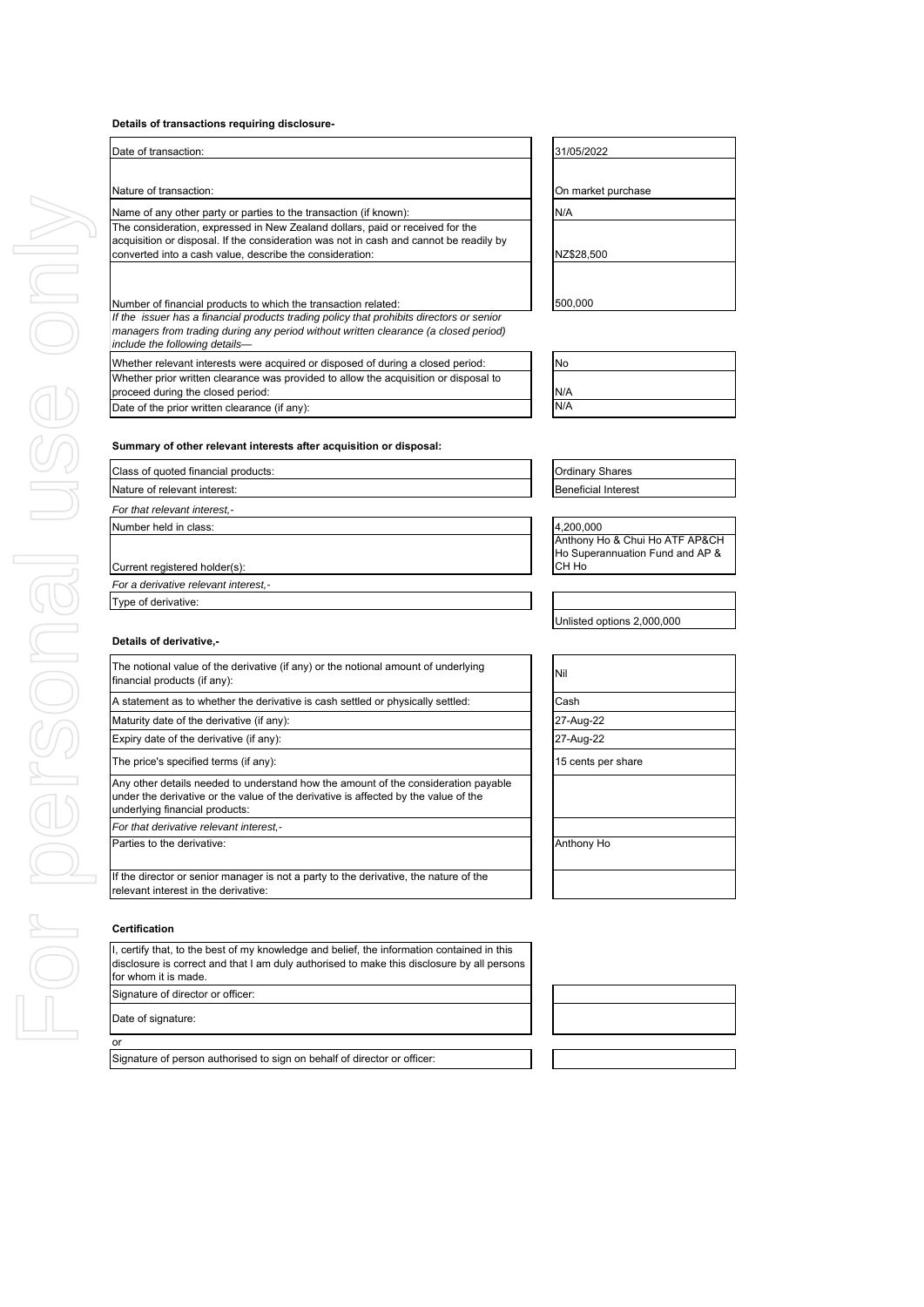Date of signature: 1/6/2022



Name and title of authorised person: Guy Robertson - CFO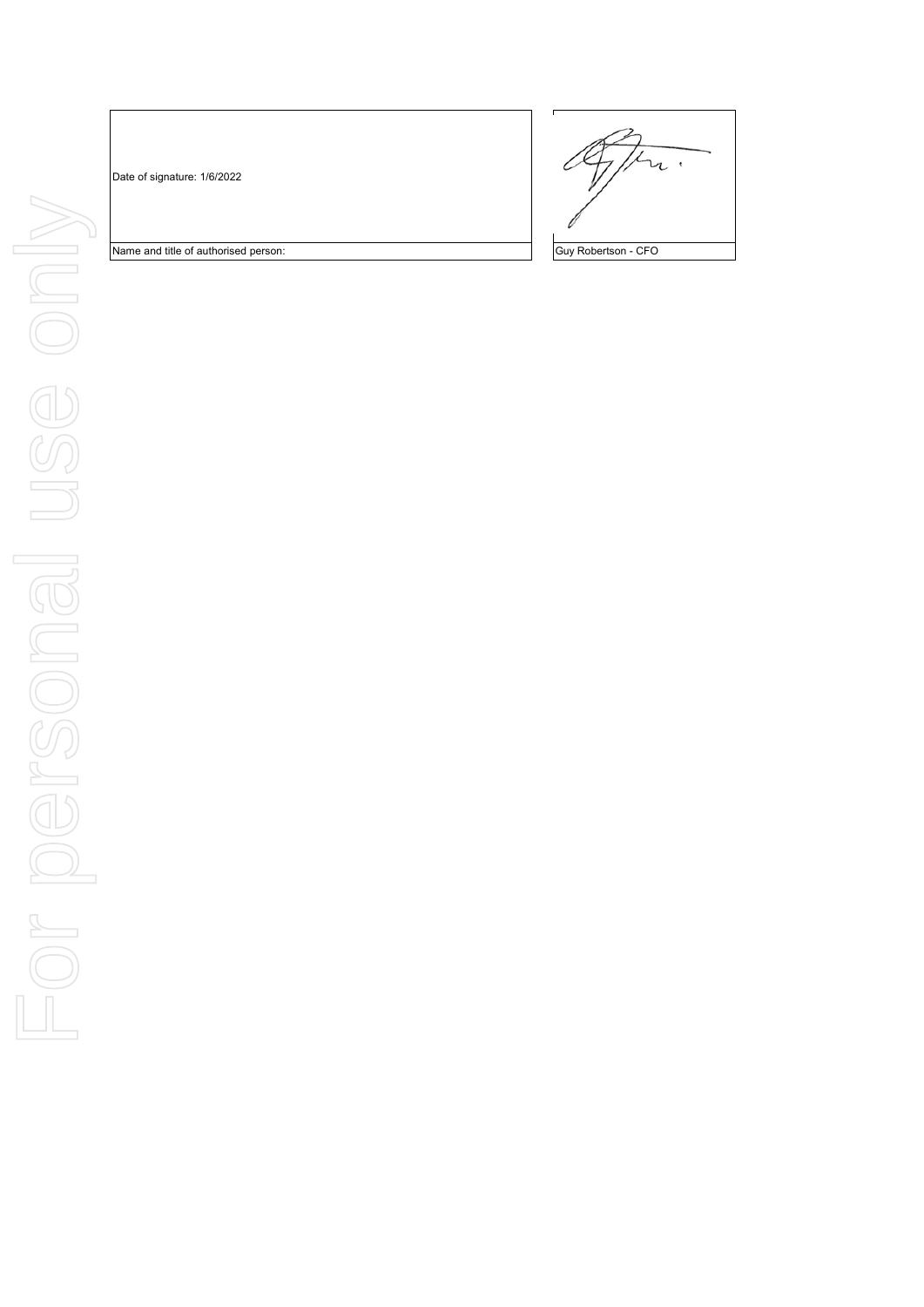

### **Ongoing Disclosure Notice**

### **Disclosure of Directors and Senior Managers Relevant Interests**

*Sections 297(1) and 298(1), Financial Markets Conduct Act 2013*

| To NZX Limited; and        |                                |
|----------------------------|--------------------------------|
| Name of listed issuer:     | <b>TruScreen Group Limited</b> |
| Date this disclosure made: | 1-Jun-22                       |
| Date of last disclosure:   | 29-Dec-21                      |
|                            |                                |

### **Director or senior manager giving disclosure**

| Full name(s):                                   | Juliet Hull              |
|-------------------------------------------------|--------------------------|
| Name of listed issuer:                          | <b>TruScreen Limited</b> |
| Name of related body corporate (if applicable): | N/A                      |
| Position held in listed issuer:                 | <b>Director</b>          |

| Juliet Hull              |
|--------------------------|
| <b>TruScreen Limited</b> |
| N/A                      |
| <b>Director</b>          |

### **Summary of acquisition or disposal of relevant interest (excluding specified derivatives)**

| Class of affected quoted financial products:         |              |  |
|------------------------------------------------------|--------------|--|
| Nature of the affected relevant interest(s):         |              |  |
| For that relevant interest-                          |              |  |
| Number held in class before acquisition or disposal: |              |  |
| Number held in class after acquisition or disposal:  | 20,000       |  |
| Current registered holder(s):                        | Mrs J L Hull |  |

Registered holder(s) once transfers are registered:

Type of affected derivative:

# Class of underlying financial products:

| The notional value of the derivative (if any) or the notional amount of underlying<br>financial products (if any):                                                                                          |
|-------------------------------------------------------------------------------------------------------------------------------------------------------------------------------------------------------------|
| A statement as to whether the derivative is cash settled or physically settled:                                                                                                                             |
| Maturity date of the derivative (if any):                                                                                                                                                                   |
| Expiry date of the derivative (if any):                                                                                                                                                                     |
| The price specified in the terms of the derivative (if any):                                                                                                                                                |
| Any other details needed to understand how the amount of the consideration payable<br>under the derivative or the value of the derivative is affected by the value of the<br>underlying financial products: |
| For that derivative,-                                                                                                                                                                                       |
| Parties to the derivative:                                                                                                                                                                                  |
| If the director or senior manager is not a party to the derivative, the nature of the<br>relevant interest in the derivative:                                                                               |

### **Details of transactions giving rise to acquisition or disposal**

Total number of transactions to which notice relates: 1